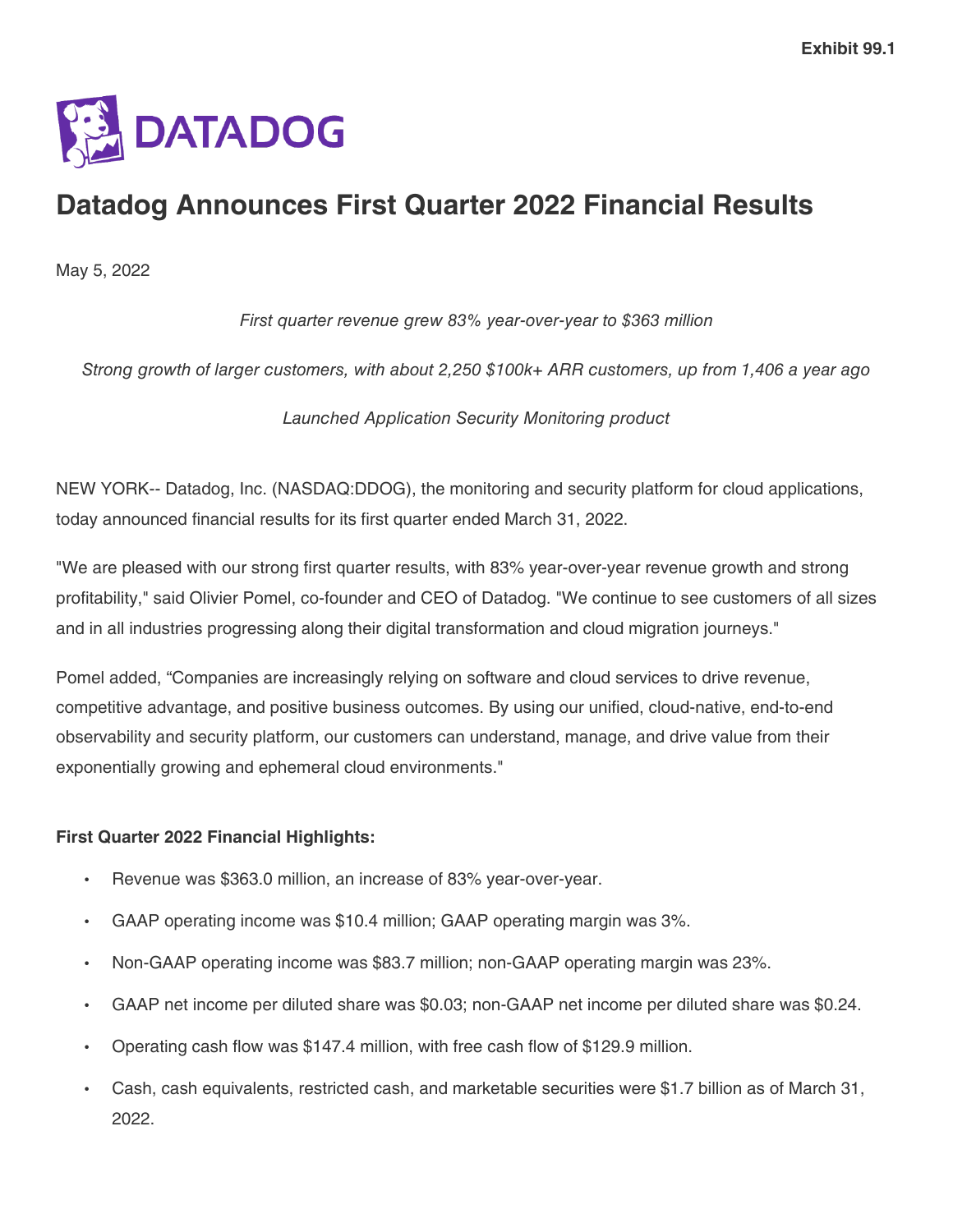## **First Quarter & Recent Business Highlights:**

- As of March 31, 2022, we had about 2,250 customers with ARR of \$100,000 or more, an increase of 60% from 1,406 as of March 31, 2021.
- Launched Application Security Monitoring. This product breaks down silos between Security and Operations Teams, leveraging distributed tracing to accurately identify OWASP threats targeting codelevel vulnerabilities in web applications and APIs.
- Expanded the Watchdog AI Engine with Root Cause Analysis and Log Anomaly Detection. The new AI/ ML capabilities enable IT teams to detect, investigate and resolve application performance issues more quickly and reduce alert fatigue.
- Partnered with Microsoft for the Azure Cloud Adoption Framework. This partnership adds Datadog's leading monitoring and security capabilities to Microsoft's roadmap for successful cloud implementations.

## **Second Quarter and Full Year 2022 Outlook:**

Based on information as of today, May 5, 2022, Datadog is providing the following guidance:

- Second Quarter 2022 Outlook:
	- Revenue between \$376 million and \$380 million.
	- Non-GAAP operating income between \$49 million and \$53 million.
	- Non-GAAP net income per share between \$0.13 and \$0.15, assuming approximately 347 million weighted average diluted shares outstanding.
- Full Year 2022 Outlook:
	- Revenue between \$1.60 billion and \$1.62 billion.
	- Non-GAAP operating income between \$240 million and \$260 million.
	- Non-GAAP net income per share between \$0.70 and \$0.77, assuming approximately 349 million weighted average diluted shares outstanding.

Datadog has not reconciled its expectations as to non-GAAP operating income, or as to non-GAAP net income per share, to their most directly comparable GAAP measure as a result of uncertainty regarding, and the potential variability of, reconciling items such as stock-based compensation and employer payroll taxes on equity incentive plans. Accordingly, reconciliation is not available without unreasonable effort, although it is important to note that these factors could be material to Datadog's results computed in accordance with GAAP.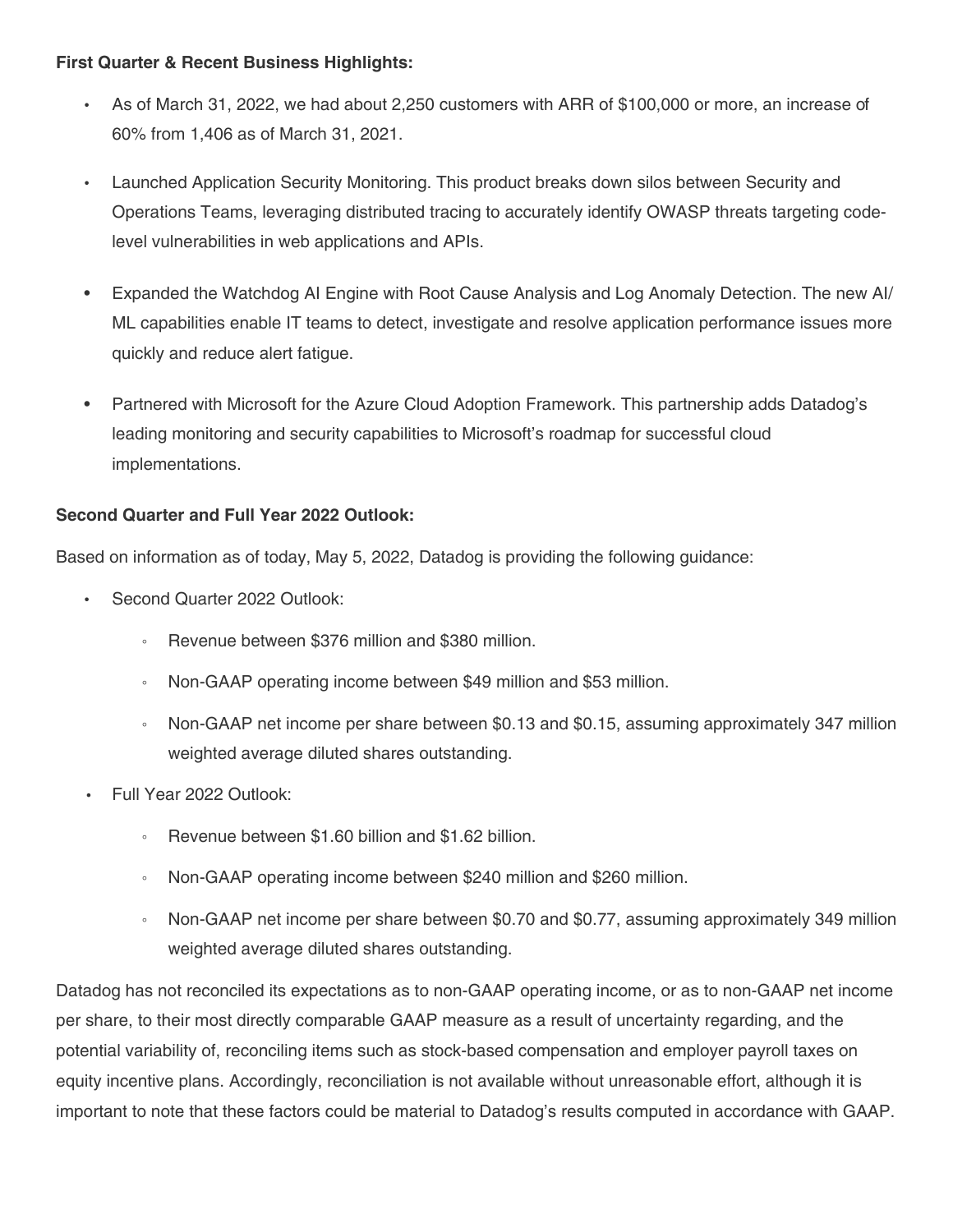### **Conference Call Details:**

- **What:** Datadog financial results for the first quarter of 2022 and outlook for the second quarter and the full year 2022
- **When:** May 5, 2022 at 8:00 A.M. Eastern Time (5:00 A.M. Pacific Time)
- **Dial in:** To access the call in the U.S., please dial (866) 652-5200, and for international callers, please dial (412) 317-6060. Callers may provide conference password "Datadog" to access the call more quickly, and are encouraged to dial into the call 10 to 15 minutes prior to the start to prevent any delay in joining.
- **Webcast:** https://investors.datadoghq.com (live and replay)
- **Replay:** A replay of the call will be archived on the investor relations website

## **About Datadog**

Datadog is the monitoring and security platform for cloud applications. Our SaaS platform integrates and automates infrastructure monitoring, application performance monitoring and log management to provide unified, real-time observability of our customers' entire technology stack. Datadog is used by organizations of all sizes and across a wide range of industries to enable digital transformation and cloud migration, drive collaboration among development, operations, security and business teams, accelerate time to market for applications, reduce time to problem resolution, secure applications and infrastructure, understand user behavior and track key business metrics.

## **Forward-Looking Statements**

This press release and the earnings call referencing this press release contain "forward-looking" statements, as that term is defined under the federal securities laws, including but not limited to statements regarding Datadog's strategy, product and platform capabilities, the benefits and expected closing of acquisitions, growth in and ability to capitalize on long-term market opportunities including the pace and scope of cloud migration and digital transformation, gross margins and operating margins including with respect to sales and marketing, research and development expenses, investments and capital expenditures as well as the impact of increased office activity and marketing, and Datadog's future financial performance, including its outlook for the second quarter and fiscal year 2022. These forward-looking statements are based on Datadog's current assumptions, expectations and beliefs and are subject to substantial risks, uncertainties, assumptions and changes in circumstances that may cause Datadog's actual results, performance or achievements to differ materially from those expressed or implied in any forward-looking statement.

The risks and uncertainties referred to above include, but are not limited to (1) our recent rapid growth may not be indicative of our future growth; (2) our history of operating losses; (3) our limited operating history; (4) our business depends on our existing customers purchasing additional subscriptions and products from us and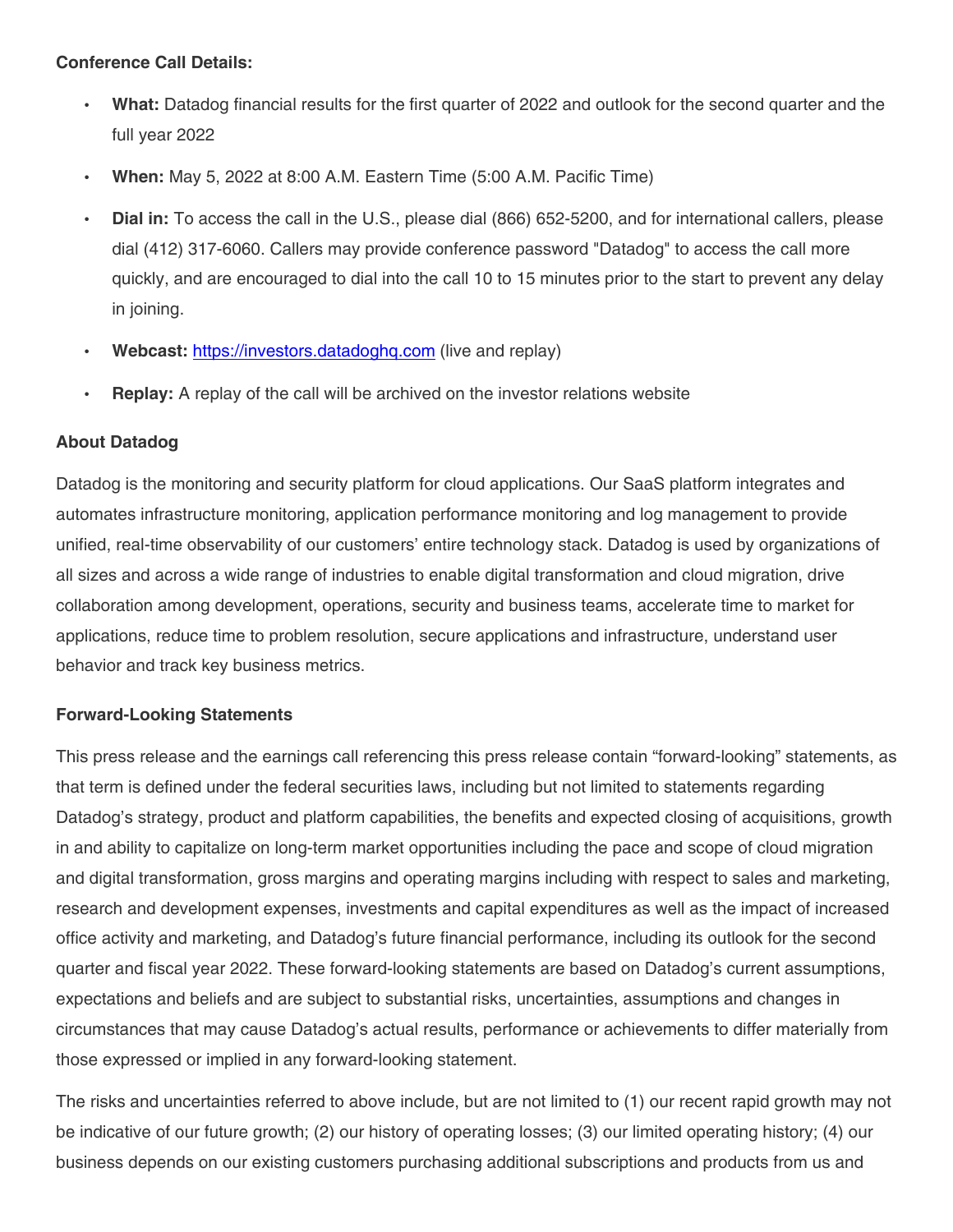renewing their subscriptions; (5) our ability to attract new customers; (6) our ability to effectively develop and expand our sales and marketing capabilities; (7) risk of a security breach; (8) risk of interruptions or performance problems associated with our products and platform capabilities; (9) our ability to adapt and respond to rapidly changing technology or customer needs; (10) the competitive markets in which we participate; (11) risks associated with successfully managing our growth; (12) general market, political, economic, and business conditions; and (13) the impact that the ongoing COVID-19 pandemic and any related economic downturn could have on our or our customers' businesses, financial condition and results of operations. These risks and uncertainties are more fully described in our filings with the Securities and Exchange Commission (SEC), including in the section entitled "Risk Factors" in our Annual Report on Form 10- K for the year ended December 31, 2021, filed with the SEC on February 25, 2022. Additional information will be made available in our Quarterly Report on Form 10-Q for the quarter ended March 31, 2022 and other filings and reports that we may file from time to time with the SEC. Moreover, we operate in a very competitive and rapidly changing environment. New risks emerge from time to time. It is not possible for our management to predict all risks, nor can we assess the impact of all factors on our business or the extent to which any factor, or combination of factors, may cause actual results to differ materially from those contained in any forward-looking statements we may make. In light of these risks, uncertainties and assumptions, we cannot guarantee future results, levels of activity, performance, achievements, or events and circumstances reflected in the forward-looking statements will occur. Forward-looking statements represent our beliefs and assumptions only as of the date of this press release. We disclaim any obligation to update forward-looking statements.

#### **About Non-GAAP Financial Measures**

Datadog discloses the following non-GAAP financial measures in this release and the earnings call referencing this press release: non-GAAP gross profit, non-GAAP gross margin, non-GAAP operating expenses (research and development, sales and marketing and general and administrative), non-GAAP operating income (loss), non-GAAP operating margin, non-GAAP net income (loss), non-GAAP net income (loss) per diluted share, non-GAAP net income (loss) per basic share, and free cash flow. Datadog uses each of these non-GAAP financial measures internally to understand and compare operating results across accounting periods, for internal budgeting and forecasting purposes, for short- and long-term operating plans, and to evaluate Datadog's financial performance. Datadog believes they are useful to investors, as a supplement to GAAP measures, in evaluating its operational performance, as further discussed below. Datadog's non-GAAP financial measures may not provide information that is directly comparable to that provided by other companies in its industry, as other companies in its industry may calculate non-GAAP financial results differently, particularly related to non-recurring and unusual items. In addition, there are limitations in using non-GAAP financial measures because the non-GAAP financial measures are not prepared in accordance with GAAP and may be different from non-GAAP financial measures used by other companies and exclude expenses that may have a material impact on Datadog's reported financial results.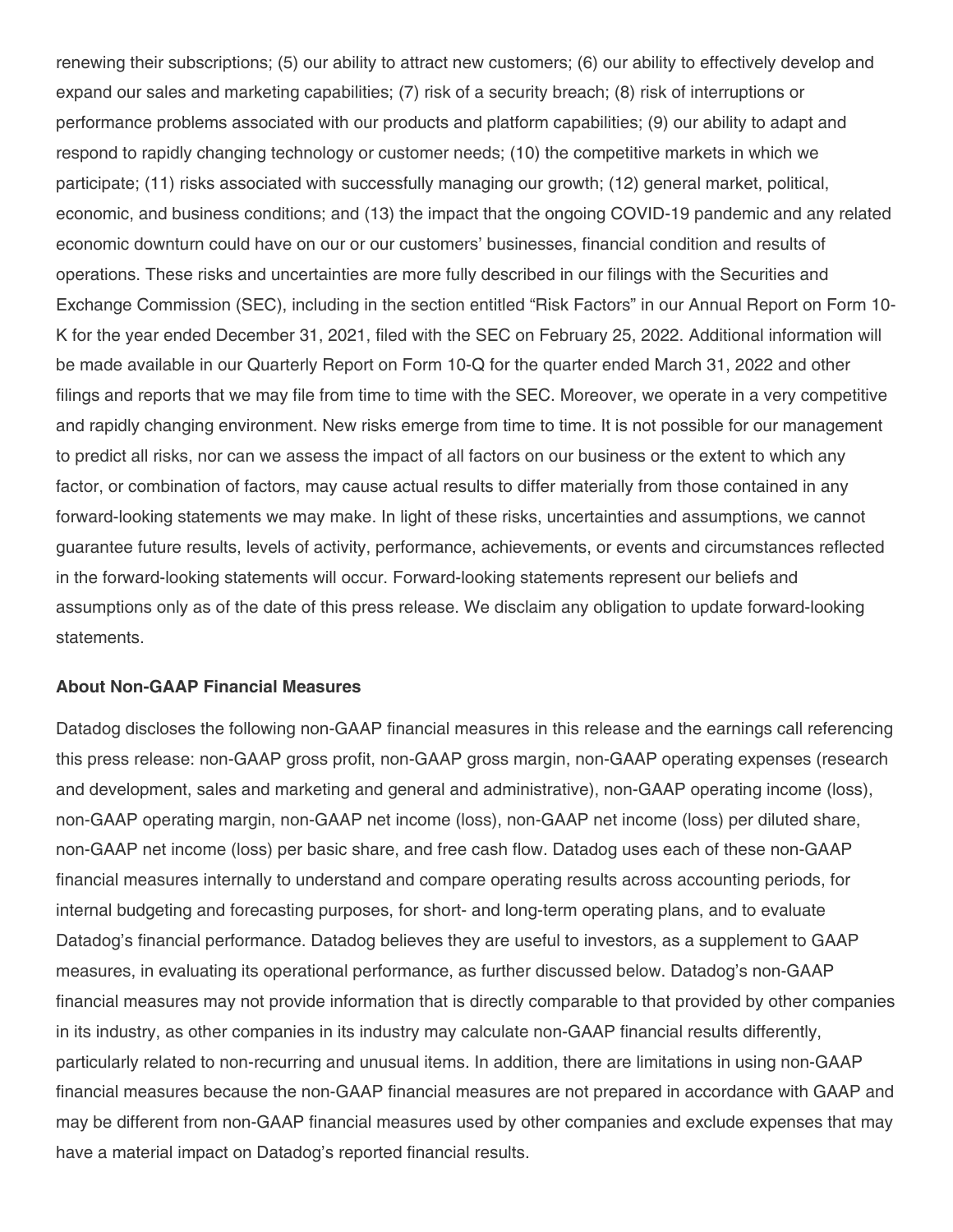Non-GAAP financial measures should not be considered in isolation from, or as a substitute for, financial information prepared in accordance with GAAP. A reconciliation of the historical non-GAAP financial measures to their most directly comparable GAAP measures has been provided in the financial statement tables included below in this press release.

Datadog defines non-GAAP gross profit, non-GAAP gross margin, non-GAAP operating expenses (research and development, sales and marketing and general and administrative), non-GAAP operating income (loss), non-GAAP operating margin and non-GAAP net income (loss) as the respective GAAP balances, adjusted for, as applicable: (1) stock-based compensation expense; (2) the amortization of acquired intangibles; (3) employer payroll taxes on employee stock transactions; and (4) amortization of issuance costs. Datadog defines free cash flow as net cash provided by operating activities, minus capital expenditures and minus capitalized software development costs, if any. Investors are encouraged to review the reconciliation of these historical non-GAAP financial measures to their most directly comparable GAAP financial measures.

Management believes these non-GAAP financial measures are useful to investors and others in assessing Datadog's operating performance due to the following factors:

Stock-based compensation. Datadog utilizes stock-based compensation to attract and retain employees. It is principally aimed at aligning their interests with those of its stockholders and at long-term retention, rather than to address operational performance for any particular period. As a result, stock-based compensation expenses vary for reasons that are generally unrelated to financial and operational performance in any particular period.

Amortization of acquired intangibles. Datadog views amortization of acquired intangible assets as items arising from pre-acquisition activities determined at the time of an acquisition. While these intangible assets are evaluated for impairment regularly, amortization of the cost of acquired intangibles is an expense that is not typically affected by operations during any particular period.

Employer payroll taxes on employee stock transactions. Datadog excludes employer payroll tax expense on equity incentive plans as these expenses are tied to the exercise or vesting of underlying equity awards and the price of Datadog's common stock at the time of vesting or exercise. As a result, these taxes may vary in any particular period independent of the financial and operating performance of Datadog's business.

Amortization of issuance costs. In May 2020, Datadog issued \$747.5 million of convertible senior notes due 2025, which bear interest at an annual fixed rate of 0.125%. Debt issuance costs, which reduce the carrying value of the convertible debt instrument, are amortized as interest expense over the term. The expense for the amortization of debt issuance costs is a non-cash item, and we believe the exclusion of this interest expense will provide for a more useful comparison of our operational performance in different periods.

Additionally, Datadog's management believes that the non-GAAP financial measure free cash flow is meaningful to investors because it is a measure of liquidity that provides useful information in understanding and evaluating the strength of our liquidity and future ability to generate cash that can be used for strategic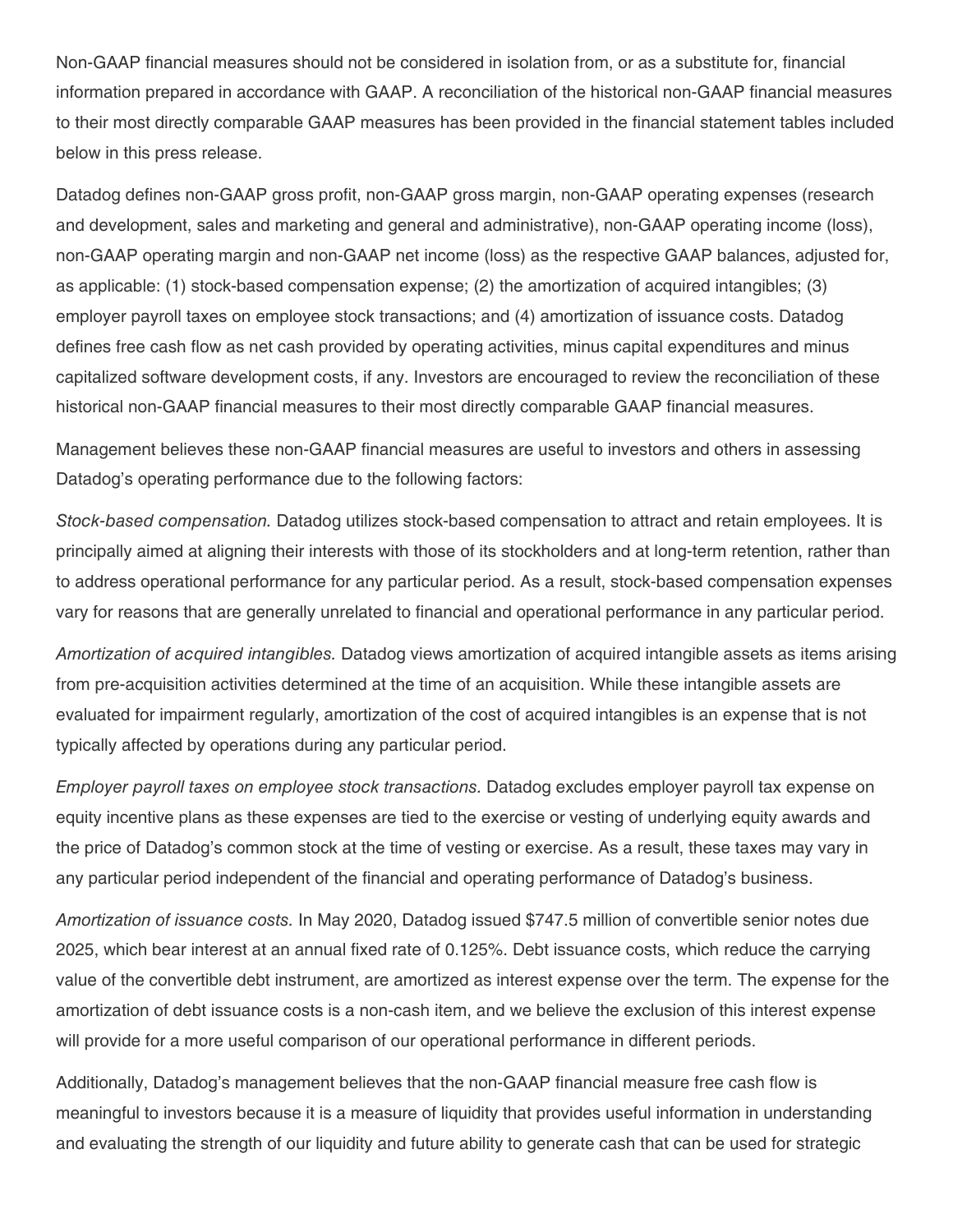opportunities or investing in our business. Free cash flow represents net cash provided by operating activities, reduced by capital expenditures and capitalized software development costs, if any. The reduction of capital expenditures and amounts capitalized for software development facilitates comparisons of Datadog's liquidity on a period-to-period basis and excludes items that management does not consider to be indicative of our liquidity.

#### **Operating Metrics**

Datadog's number of customers with ARR of \$100,000 or more and number of customers with ARR of \$1 million or more are based on the ARR of each customer, as of the last month of the quarter.

We define the number of customers as the number of accounts with a unique account identifier for which we have an active subscription in the period indicated. Users of our free trials or tier are not included in our customer count. A single organization with multiple divisions, segments or subsidiaries is generally counted as a single customer. However, in some cases where they have separate billing terms, we may count separate divisions, segments or subsidiaries as multiple customers.

We define ARR as the annualized revenue run-rate of subscription agreements from all customers at a point in time. We calculate ARR by taking the monthly recurring revenue, or MRR, and multiplying it by 12. MRR for each month is calculated by aggregating, for all customers during that month, monthly revenue from committed contractual amounts, additional usage, usage from subscriptions for a committed contractual amount of usage that is delivered as used, and monthly subscriptions. We updated the definition of MRR as of the quarter ended September 30, 2021 to capture usage from subscriptions with committed contractual amounts and applied this change retrospectively. ARR and MRR should be viewed independently of revenue, and do not represent our revenue under GAAP on a monthly or annualized basis, as they are operating metrics that can be impacted by contract start and end dates and renewal rates. ARR and MRR are not intended to be replacements or forecasts of revenue.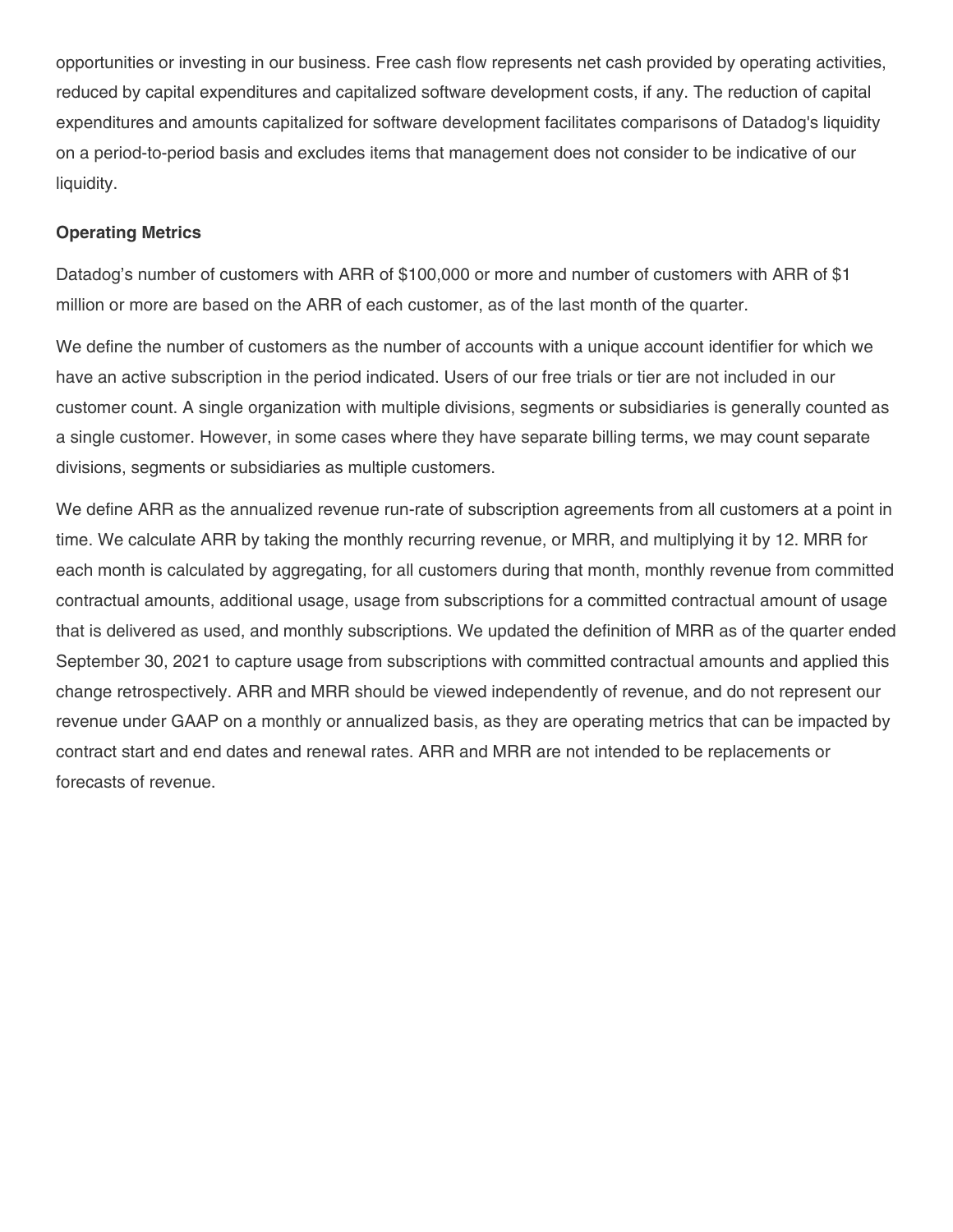## **Datadog, Inc. Condensed Consolidated Statements of Operations**

(In thousands, except per share data; unaudited)

|                                                                                |                | <b>Three Months Ended</b><br>March 31, |                          |           |  |
|--------------------------------------------------------------------------------|----------------|----------------------------------------|--------------------------|-----------|--|
|                                                                                |                | 2022                                   |                          | 2021      |  |
| Revenue                                                                        | $\mathfrak{S}$ | 363,030                                | $\sqrt{3}$               | 198,549   |  |
| Cost of revenue (1)(2)(3)                                                      |                | 74,462                                 |                          | 46,666    |  |
| Gross profit                                                                   |                | 288,568                                |                          | 151,883   |  |
| Operating expenses:                                                            |                |                                        |                          |           |  |
| Research and development (1)(3)                                                |                | 150,608                                |                          | 79,266    |  |
| Sales and marketing (1)(2)(3)                                                  |                | 101,166                                |                          | 64,353    |  |
| General and administrative (1)(3)                                              |                | 26,380                                 |                          | 21,094    |  |
| Total operating expenses                                                       |                | 278,154                                |                          | 164,713   |  |
| Operating income (loss)                                                        |                | 10,414                                 |                          | (12, 830) |  |
| Other income:                                                                  |                |                                        |                          |           |  |
| Interest expense <sup>(4)</sup>                                                |                | (5,247)                                |                          | (5, 472)  |  |
| Interest income and other income, net                                          |                | 5,687                                  |                          | 5,773     |  |
| Other income, net                                                              |                | 440                                    |                          | 301       |  |
| Income (loss) before provision for income taxes                                |                | 10,854                                 |                          | (12, 529) |  |
| Provision for income taxes                                                     |                | (1, 116)                               |                          | (539)     |  |
| Net income (loss)                                                              |                | 9,738                                  | \$                       | (13,068)  |  |
| Net income (loss) per share - basic                                            | $\frac{3}{9}$  | 0.03                                   | $\overline{\mathcal{F}}$ | (0.04)    |  |
| Net income (loss) per share - diluted                                          | \$             | 0.03                                   | \$                       | (0.04)    |  |
| Weighted average shares used in calculating net income (loss) per share:       |                |                                        |                          |           |  |
| Basic                                                                          |                | 313,456                                |                          | 306,034   |  |
| <b>Diluted</b>                                                                 |                | 345,668                                |                          | 306,034   |  |
|                                                                                |                |                                        |                          |           |  |
| (1) Includes stock-based compensation expense as follows:                      |                |                                        |                          |           |  |
| Cost of revenue                                                                | $\,$           | 1,653                                  | $\sqrt{3}$               | 701       |  |
| Research and development                                                       |                | 44,696                                 |                          | 16,069    |  |
| Sales and marketing                                                            |                | 14,595                                 |                          | 7,010     |  |
| General and administrative                                                     |                | 5,940                                  |                          | 5,081     |  |
| Total                                                                          | \$             | 66,884                                 | -\$                      | 28,861    |  |
|                                                                                |                |                                        |                          |           |  |
| (2) Includes amortization of acquired intangibles as follows:                  |                |                                        |                          |           |  |
| Cost of revenue                                                                | \$             | 1,413                                  | $\mathfrak{s}$           | 355       |  |
| Sales and marketing                                                            |                | 203                                    |                          |           |  |
| Total                                                                          | \$             | 1,616                                  | $\sqrt{3}$               | 355       |  |
|                                                                                |                |                                        |                          |           |  |
| (3) Includes employer payroll taxes on employee stock transactions as follows: |                |                                        |                          |           |  |
| Cost of revenue                                                                | \$             | $102$ \$                               |                          | 95        |  |
| Research and development                                                       |                | 3,297                                  |                          | 1,771     |  |
| Sales and marketing                                                            |                | 1,109                                  |                          | 1,179     |  |
| General and administrative                                                     |                | 257                                    |                          | 124       |  |
| Total                                                                          | $\frac{1}{2}$  | 4,765                                  | $\sqrt{3}$               | 3,169     |  |
|                                                                                |                |                                        |                          |           |  |

(4) Includes amortization of issuance costs as follows:

| Intere<br>.<br><b>ANDUROL</b> | 92 A L | 02E<br>vv. |
|-------------------------------|--------|------------|
| Total                         | υл.    | OOE<br>ບບເ |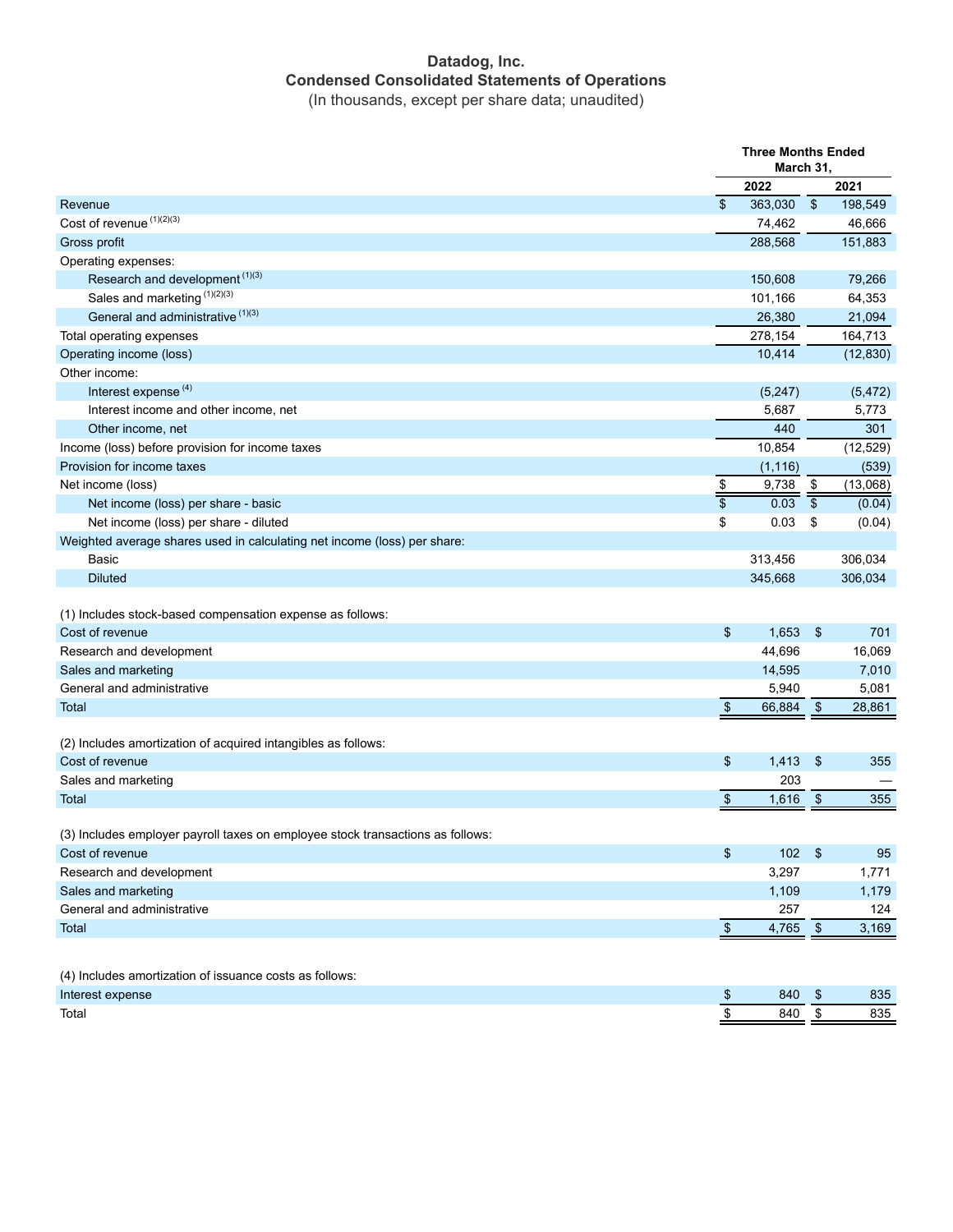## **Datadog, Inc. Condensed Consolidated Balance Sheets**

(In thousands; unaudited)

|                                                                                                                                            |                         | March 31,<br>2022 |                | December 31,<br>2021 |
|--------------------------------------------------------------------------------------------------------------------------------------------|-------------------------|-------------------|----------------|----------------------|
| <b>ASSETS</b>                                                                                                                              |                         |                   |                |                      |
| <b>CURRENT ASSETS:</b>                                                                                                                     |                         |                   |                |                      |
| Cash and cash equivalents                                                                                                                  | $\sqrt[6]{\frac{1}{2}}$ | 271,686           | \$             | 270,973              |
| Marketable securities                                                                                                                      |                         | 1,399,323         |                | 1,283,473            |
| Accounts receivable, net of allowance for credit losses of \$3,425 and \$2,997 as of<br>March 31, 2022 and December 31, 2021, respectively |                         | 275,342           |                | 268,824              |
| Deferred contract costs, current                                                                                                           |                         | 24,688            |                | 23,235               |
| Prepaid expenses and other current assets                                                                                                  |                         | 32,632            |                | 24,443               |
| <b>Total current assets</b>                                                                                                                |                         | 2,003,671         |                | 1,870,948            |
| Property and equipment, net                                                                                                                |                         | 90,713            |                | 75,152               |
| Operating lease assets                                                                                                                     |                         | 61,921            |                | 61,355               |
| Goodwill                                                                                                                                   |                         | 292,032           |                | 292,176              |
| Intangible assets, net                                                                                                                     |                         | 14,088            |                | 15,704               |
| Deferred contract costs, non-current                                                                                                       |                         | 42,753            |                | 42,062               |
| Restricted cash                                                                                                                            |                         | 3,424             |                | 3,490                |
| Other assets                                                                                                                               |                         | 20,413            |                | 19,907               |
| <b>TOTAL ASSETS</b>                                                                                                                        | $\boldsymbol{\$}$       | 2,529,015         | $$\mathbb{S}$$ | 2,380,794            |
| <b>LIABILITIES AND STOCKHOLDERS' EQUITY</b>                                                                                                |                         |                   |                |                      |
| <b>CURRENT LIABILITIES:</b>                                                                                                                |                         |                   |                |                      |
| Accounts payable                                                                                                                           | $\frac{1}{2}$           | 18,629            | \$             | 25,270               |
| Accrued expenses and other current liabilities                                                                                             |                         | 108,211           |                | 111,284              |
| Operating lease liabilities, current                                                                                                       |                         | 20,320            |                | 20,157               |
| Deferred revenue, current                                                                                                                  |                         | 454,812           |                | 371,985              |
| <b>Total current liabilities</b>                                                                                                           |                         | 601,972           |                | 528,696              |
| Operating lease liabilities, non-current                                                                                                   |                         | 51,817            |                | 52,106               |
| Convertible senior notes, net                                                                                                              |                         | 736,318           |                | 735,482              |
| Deferred revenue, non-current                                                                                                              |                         | 12,798            |                | 13,896               |
| <b>Other liabilities</b>                                                                                                                   |                         | 9,253             |                | 9,411                |
| <b>Total liabilities</b>                                                                                                                   |                         | 1,412,158         |                | 1,339,591            |
| STOCKHOLDERS' EQUITY:                                                                                                                      |                         |                   |                |                      |
| Common stock                                                                                                                               |                         | 3                 |                | 3                    |
| Additional paid-in capital                                                                                                                 |                         | 1,271,777         |                | 1,197,136            |
| Accumulated other comprehensive loss                                                                                                       |                         | (12, 555)         |                | (3,830)              |
| <b>Accumulated deficit</b>                                                                                                                 |                         | (142, 368)        |                | (152, 106)           |
| Total stockholders' equity                                                                                                                 |                         | 1,116,857         |                | 1,041,203            |
| TOTAL LIABILITIES AND STOCKHOLDERS' EQUITY                                                                                                 | $\mathfrak{s}$          | 2,529,015         | $\$\$          | 2,380,794            |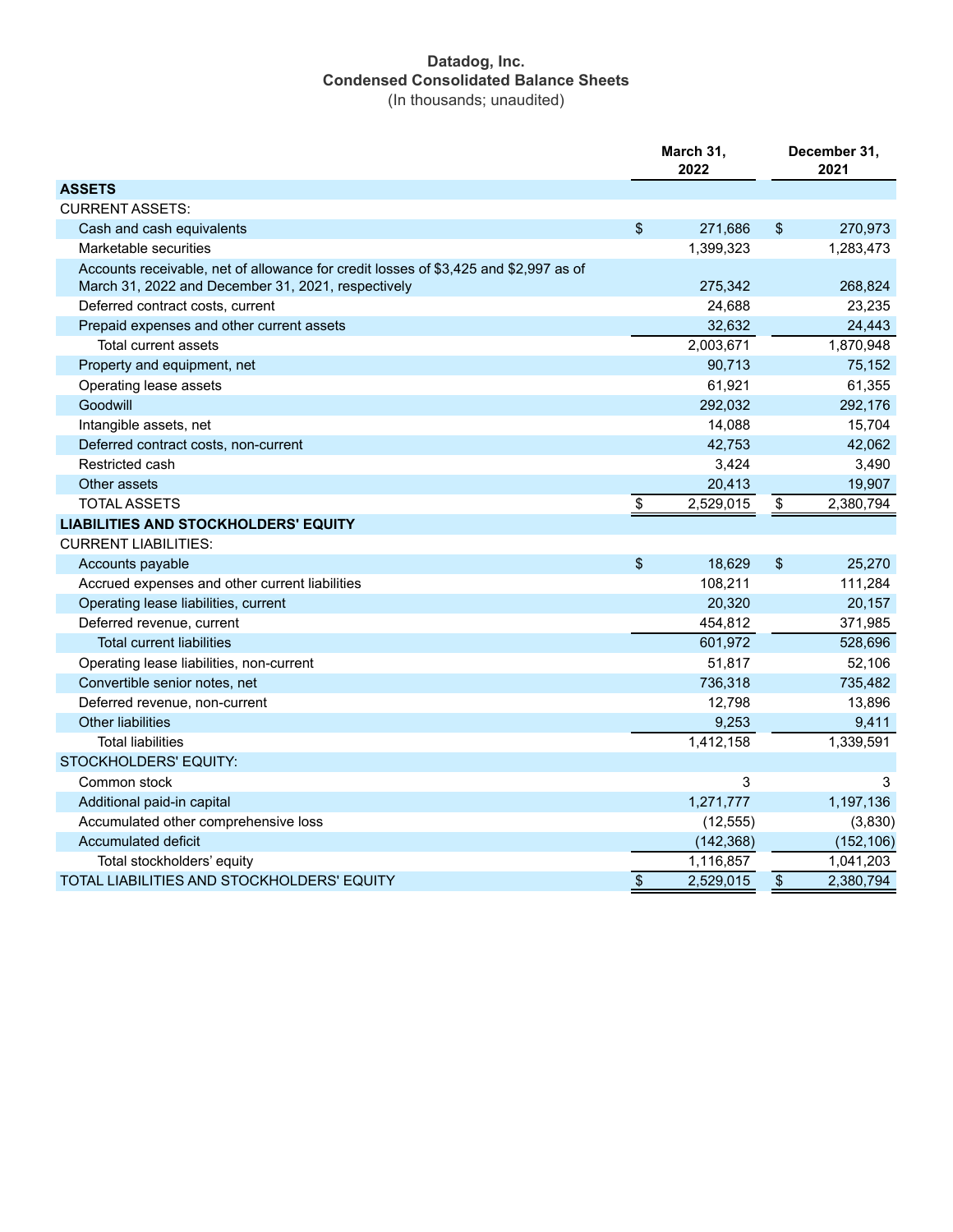## **Datadog, Inc. Condensed Consolidated Statements of Cash Flow**

(In thousands; unaudited)

|                                                                                                                                                                              | <b>Three Months Ended</b><br>March 31, |            |    |            |
|------------------------------------------------------------------------------------------------------------------------------------------------------------------------------|----------------------------------------|------------|----|------------|
|                                                                                                                                                                              |                                        | 2022       |    | 2021       |
| <b>CASH FLOWS FROM OPERATING ACTIVITIES:</b>                                                                                                                                 |                                        |            |    |            |
| Net income (loss)                                                                                                                                                            | \$                                     | 9,738      | \$ | (13,068)   |
| Adjustments to reconcile net income (loss) to net cash provided by operating activities:                                                                                     |                                        |            |    |            |
| Depreciation and amortization                                                                                                                                                |                                        | 7,394      |    | 4,402      |
| Amortization of discounts or premiums on marketable securities                                                                                                               |                                        | 3,959      |    | 4,259      |
| Amortization of issuance costs                                                                                                                                               |                                        | 840        |    | 835        |
| Amortization of deferred contract costs                                                                                                                                      |                                        | 6,022      |    | 3,779      |
| Stock-based compensation, net of amounts capitalized                                                                                                                         |                                        | 66,884     |    | 28,861     |
| Non-cash lease expense                                                                                                                                                       |                                        | 4,411      |    | 4,012      |
| Allowance for credit losses on accounts receivable                                                                                                                           |                                        | 798        |    | 25         |
| Loss on disposal of property and equipment                                                                                                                                   |                                        | 823        |    | 3          |
| Changes in operating assets and liabilities:                                                                                                                                 |                                        |            |    |            |
| Accounts receivable, net                                                                                                                                                     |                                        | (7, 319)   |    | 9,223      |
| Deferred contract costs                                                                                                                                                      |                                        | (8, 166)   |    | (6, 711)   |
| Prepaid expenses and other current assets                                                                                                                                    |                                        | (8,391)    |    | (5,998)    |
| Other assets                                                                                                                                                                 |                                        | (805)      |    | 572        |
| Accounts payable                                                                                                                                                             |                                        | (7,624)    |    | (9,226)    |
| Accrued expenses and other liabilities                                                                                                                                       |                                        | (2,911)    |    | 9,682      |
| Deferred revenue                                                                                                                                                             |                                        | 81,735     |    | 21,000     |
| Net cash provided by operating activities                                                                                                                                    |                                        | 147,388    |    | 51,650     |
| <b>CASH FLOWS FROM INVESTING ACTIVITIES:</b>                                                                                                                                 |                                        |            |    |            |
| Purchases of marketable securities                                                                                                                                           |                                        | (329, 706) |    | (150, 331) |
| Maturities of marketable securities                                                                                                                                          |                                        | 199,703    |    | 253,234    |
| Proceeds from sale of marketable securities                                                                                                                                  |                                        | 2,007      |    | 6,497      |
| Purchases of property and equipment                                                                                                                                          |                                        | (9, 514)   |    | (998)      |
| Capitalized software development costs                                                                                                                                       |                                        | (7, 973)   |    | (6, 183)   |
| Cash paid for acquisition of businesses; net of cash acquired                                                                                                                |                                        | (4, 871)   |    | (11,509)   |
| Net cash (used in) provided by investing activities                                                                                                                          |                                        | (150, 354) |    | 90,710     |
| <b>CASH FLOWS FROM FINANCING ACTIVITIES:</b>                                                                                                                                 |                                        |            |    |            |
| Proceeds from exercise of stock options                                                                                                                                      |                                        | 4,245      |    | 3,275      |
| Employee payroll taxes paid related to net share settlement under the employee stock purchase plan                                                                           |                                        |            |    | (245)      |
| Repayments of convertible senior notes                                                                                                                                       |                                        | (3)        |    |            |
| Net cash provided by financing activities                                                                                                                                    |                                        | 4,242      |    | 3.030      |
|                                                                                                                                                                              |                                        |            |    |            |
| Effect of exchange rate changes on cash, cash equivalents and restricted cash                                                                                                |                                        | (629)      |    | (782)      |
|                                                                                                                                                                              |                                        |            |    |            |
| NET INCREASE (DECREASE) IN CASH, CASH EQUIVALENTS AND RESTRICTED CASH                                                                                                        |                                        | 647        |    | 144,608    |
| CASH, CASH EQUIVALENTS AND RESTRICTED CASH-Beginning of period                                                                                                               |                                        | 274,463    |    | 228,711    |
| CASH, CASH EQUIVALENTS AND RESTRICTED CASH-End of period                                                                                                                     |                                        | \$275,110  |    | \$373,319  |
| RECONCILIATION OF CASH, CASH EQUIVALENTS AND RESTRICTED CASH WITHIN THE CONDENSED CONSOLIDATED BALANCE SHEETS<br>TO THE AMOUNTS SHOWN IN THE STATEMENTS OF CASH FLOWS ABOVE: |                                        |            |    |            |
| Cash and cash equivalents                                                                                                                                                    |                                        | \$271,686  |    | \$ 369,706 |
| Restricted cash                                                                                                                                                              |                                        | 3,424      |    | 3,613      |

Total cash, cash equivalents and restricted cash **\$ 275,110** \$ 373,319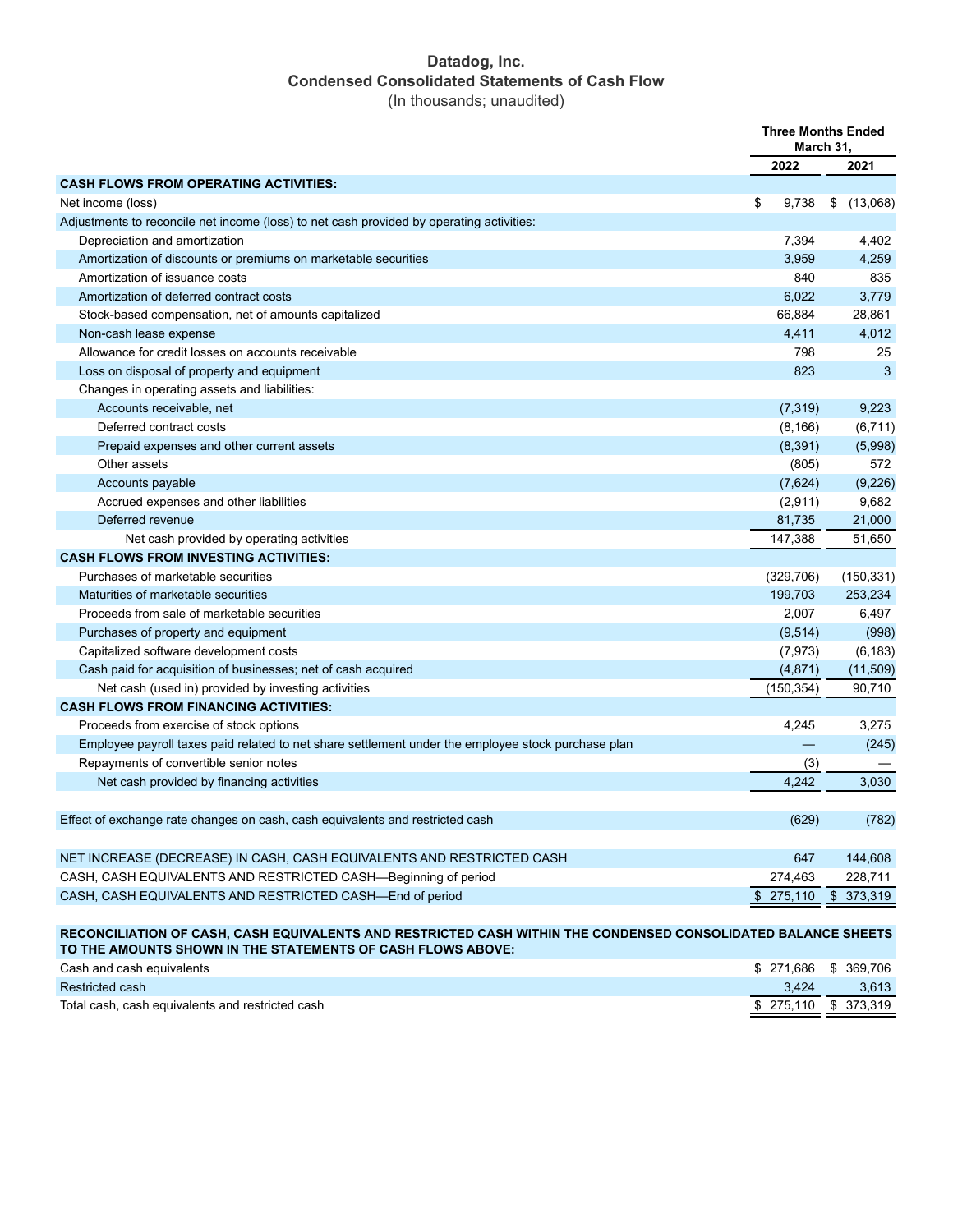## **Datadog, Inc. Reconciliation from GAAP to Non-GAAP Results**

(In thousands, except per share data; unaudited)

|                                                                |             | <b>Three Months Ended</b><br>March 31, |           |           |  |
|----------------------------------------------------------------|-------------|----------------------------------------|-----------|-----------|--|
|                                                                |             | 2022                                   |           | 2021      |  |
| Reconciliation of gross profit and gross margin                |             |                                        |           |           |  |
| <b>GAAP gross profit</b>                                       | \$          | 288,568                                | \$        | 151,883   |  |
| Plus: Stock-based compensation expense                         |             | 1,653                                  |           | 701       |  |
| Plus: Amortization of acquired intangibles                     |             | 1,413                                  |           | 355       |  |
| Plus: Employer payroll taxes on employee stock transactions    |             | 102                                    |           | 95        |  |
| Non-GAAP gross profit                                          | \$          | 291,736                                | \$        | 153,034   |  |
| <b>GAAP gross margin</b>                                       |             | 79%                                    |           | 76%       |  |
| Non-GAAP gross margin                                          |             | 80%                                    |           | 77%       |  |
|                                                                |             |                                        |           |           |  |
| <b>Reconciliation of operating expenses</b>                    |             |                                        |           |           |  |
| <b>GAAP research and development</b>                           | \$          | 150,608                                | \$        | 79,266    |  |
| Less: Stock-based compensation expense                         |             | (44, 696)                              |           | (16,069)  |  |
| Less: Employer payroll taxes on employee stock transactions    |             | (3,297)                                |           | (1,771)   |  |
| Non-GAAP research and development                              | \$          | 102,615                                | \$        | 61,426    |  |
|                                                                |             |                                        |           |           |  |
| <b>GAAP sales and marketing</b>                                | \$          | 101.166                                | \$        | 64,353    |  |
| Less: Stock-based compensation expense                         |             | (14, 595)                              |           | (7,010)   |  |
| Less: Amortization of acquired intangibles                     |             | (203)                                  |           |           |  |
| Less: Employer payroll taxes on employee stock transactions    |             | (1, 109)                               |           | (1, 179)  |  |
| Non-GAAP sales and marketing                                   | \$          | 85,259                                 | \$        | 56,164    |  |
|                                                                |             |                                        |           |           |  |
| <b>GAAP</b> general and administrative                         | \$          | 26,380                                 | \$        | 21,094    |  |
| Less: Stock-based compensation expense                         |             | (5,940)                                |           | (5,081)   |  |
| Less: Employer payroll taxes on employee stock transactions    |             | (257)                                  |           | (124)     |  |
| <b>Non-GAAP general and administrative</b>                     | \$          | 20,183                                 | \$        | 15,889    |  |
|                                                                |             |                                        |           |           |  |
| Reconciliation of operating income (loss) and operating margin |             |                                        |           |           |  |
| <b>GAAP</b> operating income (loss)                            | \$          | 10,414                                 | \$        | (12, 830) |  |
| Plus: Stock-based compensation expense                         |             | 66,884                                 |           | 28,861    |  |
| Plus: Amortization of acquired intangibles                     |             | 1,616                                  |           | 355       |  |
| Plus: Employer payroll taxes on employee stock transactions    |             | 4,765                                  |           | 3,169     |  |
| <b>Non-GAAP operating income</b>                               | \$          | 83,679                                 | S         | 19,555    |  |
| <b>GAAP</b> operating margin                                   |             | 3%                                     |           | (6)%      |  |
| Non-GAAP operating margin                                      |             | 23%                                    |           | 10%       |  |
|                                                                |             |                                        |           |           |  |
| <b>Reconciliation of net income (loss)</b>                     |             |                                        |           |           |  |
| <b>GAAP net income (loss)</b>                                  | \$          | 9,738                                  | \$        | (13,068)  |  |
| Plus: Stock-based compensation expense                         |             | 66,884                                 |           | 28,861    |  |
| Plus: Amortization of acquired intangibles                     |             | 1,616                                  |           | 355       |  |
| Plus: Employer payroll taxes on employee stock transactions    |             | 4,765                                  |           | 3,169     |  |
| Plus: Amortization of issuance costs                           |             | 840                                    |           | 835       |  |
| <b>Non-GAAP net income</b>                                     |             | 83,843                                 | <u>\$</u> | 20,152    |  |
| Net income per share - basic                                   | $rac{1}{3}$ | 0.27                                   | \$        | 0.07      |  |
| Net income per share - diluted                                 | \$          | 0.24                                   | \$        | 0.06      |  |
| Shares used in non-GAAP net income per share calculations:     |             |                                        |           |           |  |
| Basic                                                          |             | 313,456                                |           | 306,034   |  |
| <b>Diluted</b>                                                 |             | 345,668                                |           | 342,329   |  |